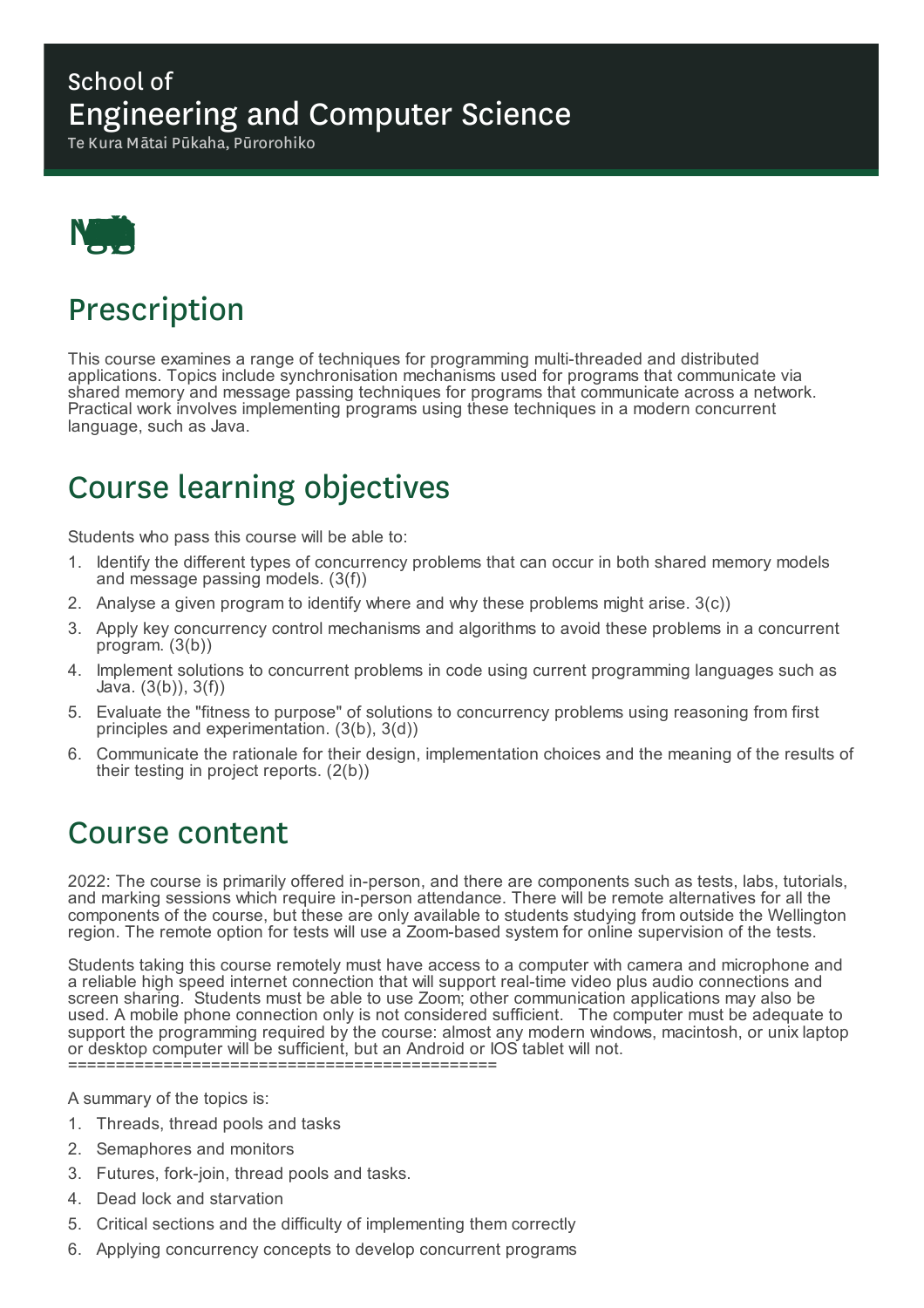- 7. Differences between concurrent, distributed and parallel programs
- 8. Shared memory parallelism
- 9. Message passing systems

# Required Academic Background

A good grasp of the Java programming language is required to participate in this course.

This includes understanding the following concepts:

- divide logic in methods;  $\blacksquare$
- test code; É
- handling (and releasing!) resources;  $\blacksquare$
- functional understanding of methods as input/output reusable black boxes;  $\blacksquare$
- divide et impera algoritms, like sorting a list using merge sort;
- difference between in place computation and out of place computation; Ē
- basic generics: no wildcards or intricate generic types, but you need to be confortable defining your п own generic classes;
- Lists/Sets/Maps need to be a very obvious tool;
- confidence with Java lambdas and the general idea that an object can be just a unit of behaviour;
- capacity to read documentation in the form of official Javadocs; ×
- exceptions, difference between checked and unchecked exceptions; most common programming × patterns about exceptions.

# Withdrawal from Course

Withdrawal dates and process: https://www.wgtn.ac.nz/students/study/course-additions-withdrawals

### Lecturers

## Dr Marco Servetto (Coordinator)

marco.servetto@vuw.ac.nz 04 463 5820 CO 258 Cotton Building (All Blocks), Gate 7, Kelburn Parade, Kelburn

# Teaching Format

This course will be offered in-person and online. For students in Wellington, there will be a combination of in-person components and web/internet based resources. It will also be possible to take the course entirely online for those who cannot attend on campus, with all the components provided in-person also made available online.

During the trimester there will be three lectures per week. Some weeks the Thursday lecture will be replaced by a tutorial/lab.

# Student feedback

Student feedback on University courses may be found at: www.cad.vuw.ac.nz/feedback/feedback\_display.php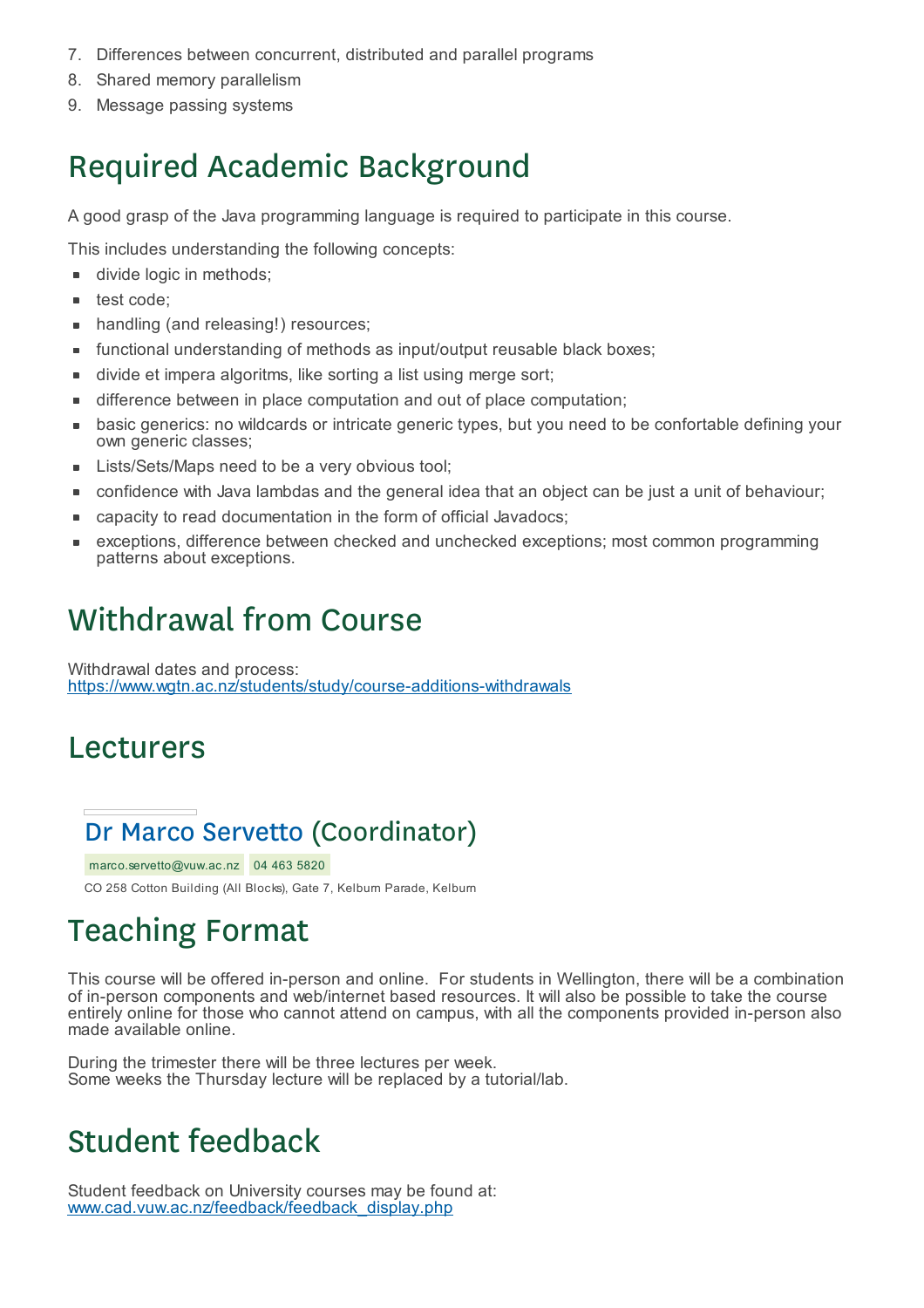# Dates (trimester, teaching & break dates)

- Teaching: 28 February 2022 03 June 2022
- Break: 11 April 2022 24 April 2022  $\blacksquare$
- Study period: 06 June 2022 09 June 2022  $\blacksquare$
- Exam period: 10 June 2022 25 June 2022

## Class Times and Room Numbers

#### **28 February 2022 - 10 April 2022**

- **Tuesday** 11:00 11:50 LT001, Hugh Mackenzie, Kelburn  $\blacksquare$
- **Wednesday** 11:00 11:50 LT001, Hugh Mackenzie, Kelburn  $\blacksquare$
- **Thursday** 11:00 11:50 LT001, Hugh Mackenzie, Kelburn  $\blacksquare$
- **25 April 2022 - 05 June 2022**
- **Wednesday** 11:00 11:50 LT001, Hugh Mackenzie, Kelburn
- **Thursday** 11:00 11:50 LT001, Hugh Mackenzie, Kelburn

## Other Classes

According to the Lecture Schedule, some week instead of the Lecture on Thursday, there will be a guided lab.

## Set Texts and Recommended Readings

### Required

There are no required texts for this offering.

#### Recommended

There is no official course textbook.

## Mandatory Course Requirements

In addition to achieving an overall pass mark of at least 50%, students must:

- achieve across the assignaments an average of at least 40%.
- achieve at least a '**D**' grade in the two term tests.

*If you believe that exceptional circumstances may prevent you from meeting the mandatory course requirements, contact the Course Coordinator for advice as soon as possible.*

### Assessment

There will be four assignments and two term tests.

#### **Assignments**

Each assignment will consist of written questions and may include some practical programming problems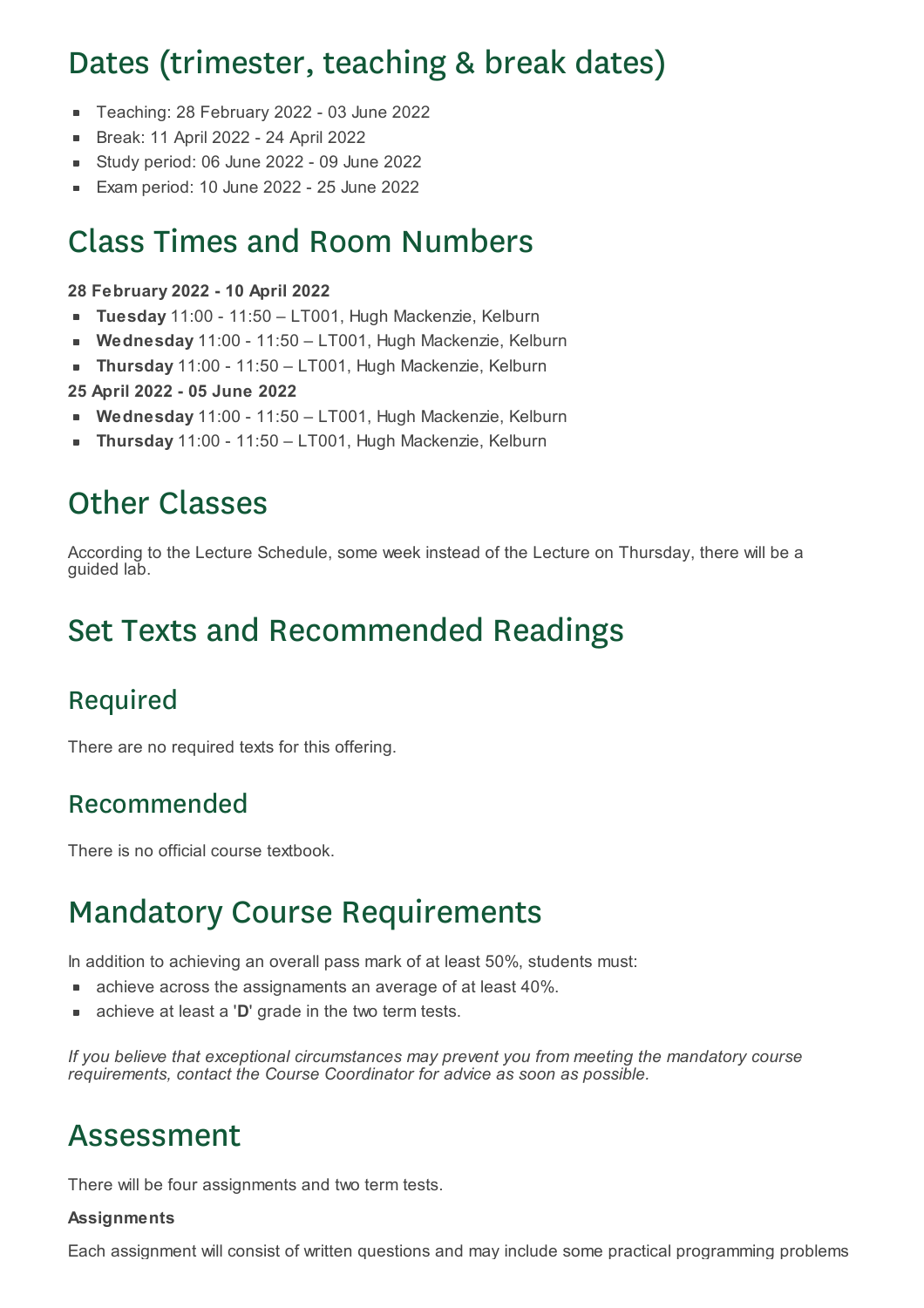Each assignment will consist of written questions and may include some practical programming problems that explore different aspects of the material presented in the lectures. Doing the assignments is an crucial part of the learning process and is essential for a proper understanding of the material.

#### **Term Tests**

The term tests will evaluete your capsacity to apply the concepts of the course in a controlled environment with precise time limits. Paper non-English to English dictionaries will be permitted.

| <b>Assessment Item</b>        | Due Date or Test Date | CLO(s)           | <b>Percentage</b> |
|-------------------------------|-----------------------|------------------|-------------------|
| Web Assessment Tool 1         | Week 1                | CLO: 1,2,3,4,5,6 | 5%                |
| Assignment 1(Sort)            | Week 4                | CLO: 1,2,3,4,5,6 | 10%               |
| Assignment 2(Universe)        | Week 6                | CLO: 1,2,3,4,5,6 | 10%               |
| Web Assessment Tool 2         | Week 7                | CLO: 1,2,3,4,5,6 | 5%                |
| Assignment 3(Quiz)            | Week 8                | CLO: 1,2,3,4,5,6 | 10%               |
| Term Test 1                   | Week 9                | CLO: 1,2,3,4,5,6 | 20%               |
| Assignment 4(Actors)          | Week 10               | CLO: 1,2,3,4,5,6 | 15%               |
| Term Test 2(2 hours duration) | <b>TBC</b>            | CLO: 1,2,3,4,5,6 | 25%               |

#### Penalties

**Late submissions will be penalised 20%of their mark for every day overdue.** This means after 5 days zero marks will be awarded. In this case, the work should still be submitted in order to pass the mandatory requirements. However, submissions will not be accepted once any model answers have been given out.

#### Extensions

Individual extensions will only be granted in exceptional personal circumstances, and should be negotiated with the course coordinator before the deadline whenever possible. Documentation (eg, medical certificate) may be required.

#### Submission & Return

All work should be submitted through the ECS submission system, accessible through the course web pages. Marks and comments will be returned through the ECS marking system, also available through the course web pages.

## **Workload**

In order to maintain satisfactory progress in NWEN 303, you should plan to spend an average of 10 hours per week on this paper. A plausible and approximate breakdown for these hours would be:

- Lectures and tutorials/labs: 3 hours  $\blacksquare$
- Readings: 1-2 hours É
- Assignments: 6-7 hours  $\blacksquare$

## Teaching Plan